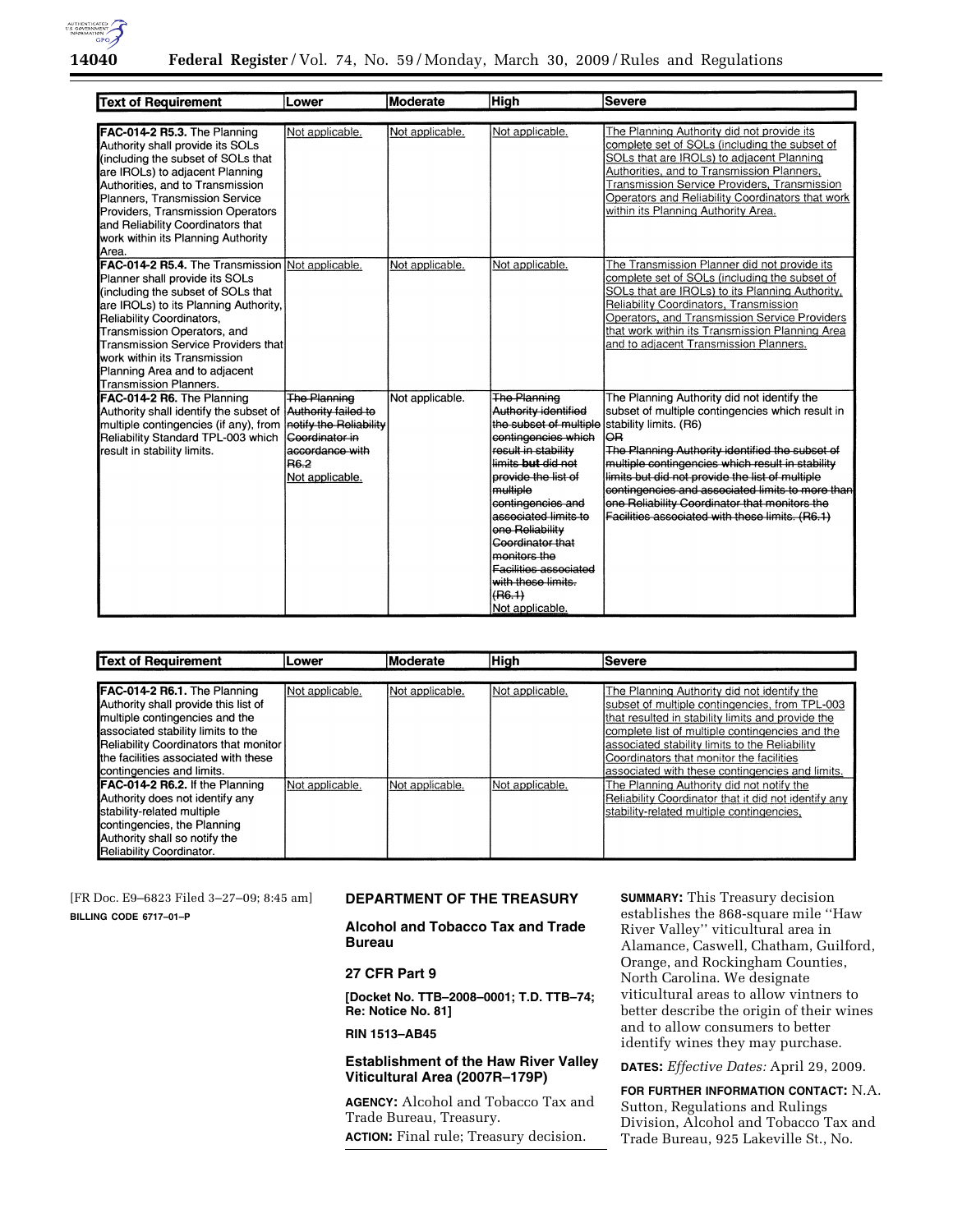158, Petaluma, CA 94952; phone 415– 271–1254.

# **SUPPLEMENTARY INFORMATION:**

#### **Background on Viticultural Areas**

#### *TTB Authority*

Section 105(e) of the Federal Alcohol Administration Act (FAA Act), 27 U.S.C. 205(e), authorizes the Secretary of the Treasury to prescribe regulations for the labeling of wine, distilled spirits, and malt beverages. The FAA Act provides that these regulations should, among other things, prohibit consumer deception and the use of misleading statements on labels, and ensure that labels provide the consumer with adequate information as to the identity and quality of the product. The Alcohol and Tobacco Tax and Trade Bureau (TTB) administers the regulations promulgated under the FAA Act.

Part 4 of the TTB regulations (27 CFR part 4) allows the establishment of definitive viticultural areas and the use of their names as appellations of origin on wine labels and in wine advertisements. Part 9 of the TTB regulations (27 CFR part 9) contains the list of approved viticultural areas.

#### *Definition*

Section 4.25(e)(1)(i) of the TTB regulations  $(27 \text{ CFR } 4.25(e)(1)(i))$  defines a viticultural area for American wine as a delimited grape-growing region distinguishable by geographical features, the boundaries of which have been recognized and defined in part 9 of the regulations. These designations allow vintners and consumers to attribute a given quality, reputation, or other characteristic of a wine made from grapes grown in an area to its geographical origin. The establishment of viticultural areas allows vintners to describe more accurately the origin of their wines to consumers and helps consumers to identify wines they may purchase. Establishment of a viticultural area is neither an approval nor an endorsement by TTB of the wine produced in that area.

## *Requirements*

Section 4.25(e)(2) of the TTB regulations outlines the procedure for proposing an American viticultural area and provides that any interested party may petition TTB to establish a grapegrowing region as a viticultural area. Section 9.3(b) of the TTB regulations requires the petition to include—

• Evidence that the proposed viticultural area is locally and/or nationally known by the name specified in the petition;

• Historical or current evidence that supports setting the boundary of the proposed viticultural area as the petition specifies;

• Evidence relating to the geographical features, such as climate, soils, elevation, and physical features that distinguish the proposed viticultural area from surrounding areas;

• A description of the specific boundary of the proposed viticultural area, based on features found on United States Geological Survey (USGS) maps; and

• A copy of the appropriate USGS map(s) with the proposed viticultural area's boundary prominently marked.

#### **Haw River Valley Petition**

Patricia McRitchie of McRitchie Associates, LLC, submitted a petition to establish the 868-square mile Haw River Valley viticultural area in North Carolina on behalf of all the local grape growers and winemakers.

The proposed Haw River Valley viticultural area is located in the Piedmont in north-central North Carolina. According to the USGS maps and the written boundary description submitted with the petition, the Haw River Valley region lies between the cities of Greensboro and Chapel Hill, and includes the southeastern-flowing Haw River and its accompanying watershed. The proposed Haw River Valley viticultural area lies to the east of the established Yadkin Valley viticultural area (27 CFR 9.174) and the established Swan Creek viticultural area (27 CFR 9.211). According to the petitioner, the proposed viticultural area encompasses approximately 868 square miles and includes 60 acres of vineyards and 6 wineries. The petitioner submitted a map indicating that the 14 vineyards within the proposed viticultural area are geographically disbursed throughout the area.

The petitioner explains that the distinguishing features of the proposed Haw River Valley viticultural area include its geology, soils, elevation, and climate. Its inland location, between the Atlantic Ocean and the Appalachian Mountains, and its complex geological history combine to create a unique viticultural region. The Haw River watershed, which comprises 98 percent of the proposed viticultural area, was used to determine the proposed boundary line.

#### *Name Evidence*

According to the petitioner, the ''Haw'' name originated with the Sissipahaw Indians, Native Americans living in small villages along the Haw River. After the arrival of the first

Europeans in the 16th century, the Sissipahaw Indians eventually abandoned their villages along the Haw River and joined other Native Americans in other parts of the North Carolina Piedmont.

The petitioner states that the ''Haw River'' and ''Haw River Valley'' names both have been used in reference to the region that the viticultural area petition describes. In the early 1700's John Lawson, an English naturalist and surveyor, wrote an account of his party crossing the ''famous Hau-River'' to get a safe distance from the Sissipahaw Indians. Also, in the ''Shuttle & Plow: A History of Alamance County, North Carolina'' (Alamance County Historical Association, 1999), Carole Troxler and William Vincent explain that the names ''Hawfields'' and ''Haw River Settlement'' reference the earliest colonial settlements in the Haw River Valley. Further, in ''Orange County, 1752–1952'' (The Journal of Southern History, May 1954), authors Hugh Lefler and Paul Wager reference the Haw River Valley.

According to evidence presented in the petition, the Haw River Valley name continues to be used to describe the region. The Burlington/Alamance County Convention Center and Visitors Bureau Web site (*http:// www.burlington-area-nc.org/events.asp*) describes a September 9, 2006, Paddle[boat] dinner cruise that experiences the ''richness of the Haw River Valley.'' A flyer for the Haw River Festival for the Community describes a display of arrowheads and artifacts found in the Haw River Valley. The Haw River Valley Web site (*http:// www.hawrivervalley.com/*) describes the area as a large, fertile region encompassing parts of Rockingham, Caswell, Guilford, Alamance, and Chatham Counties in North Carolina.

On November 23, 2006, the Greensboro News Record ran an article describing a strong storm depositing ''prodigious rain into the Haw River valley and effectively shutting down parts of the region.''

#### *Boundary Evidence*

According to the petitioner, the boundary of the proposed Haw River Valley viticultural area is based on nearly the entirety of the Haw River watershed's distinctive underlying geology and soils. The Haw River is approximately 110 miles long, and the proposed viticultural area includes that portion of the Haw River between Williamsburg and Griffins Crossroad, a town located approximately 2.5 miles northwest of Everett Jordan Lake. The Haw River headwaters start northwest of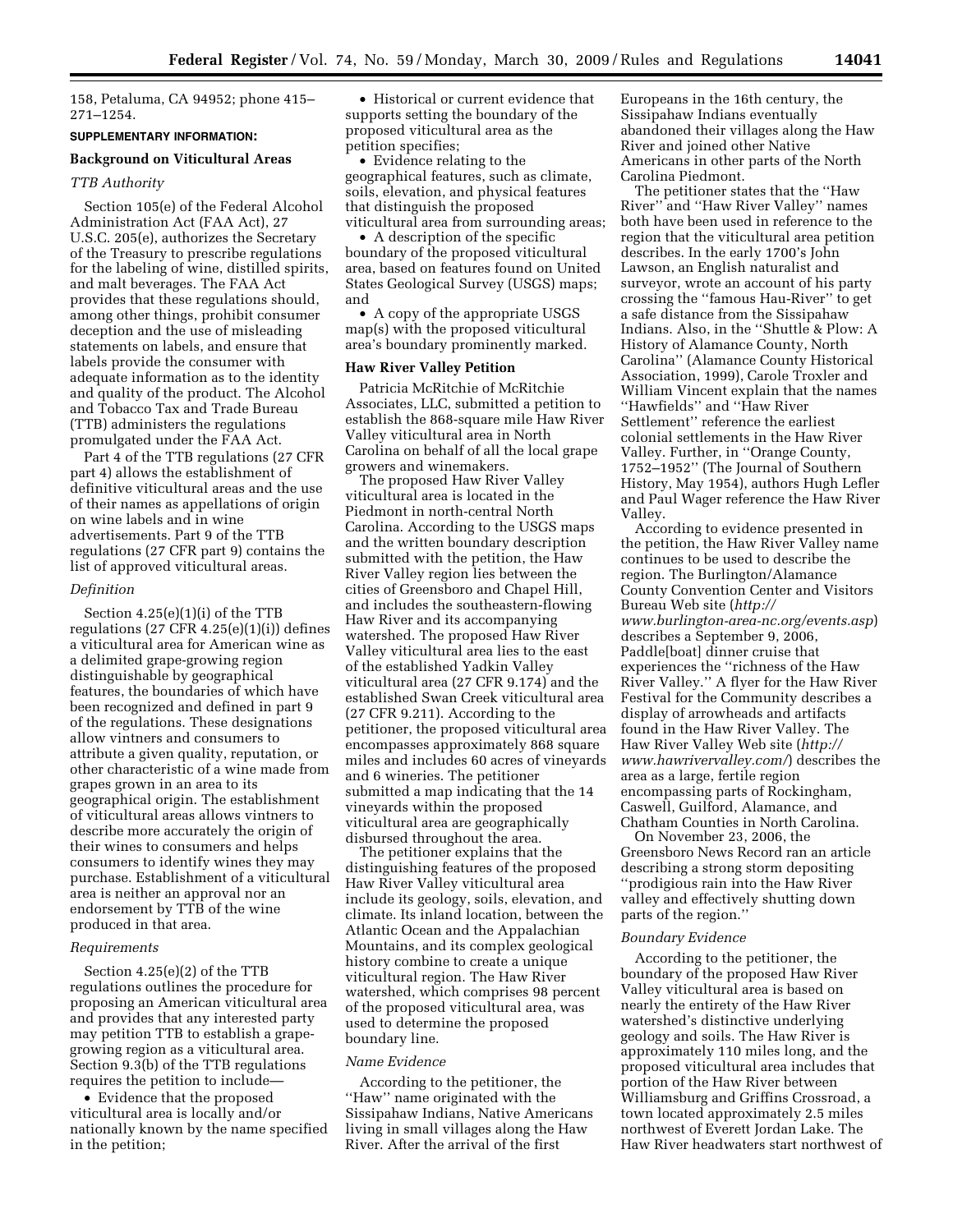Greensboro, and the river travels east and south-southeast, gaining momentum in the Piedmont region. The river eventually flows into the Everett Jordan Lake in Chatham County, joins the Deep River south of the Everett Jordan Lake dam, and then flows into the Cape Fear River.

The urban, nonagricultural Greensboro region lies close to, but outside of, the proposed northwestern portion of the boundary. Also, differing geology, soils, and elevations distinguish the Haw River watershed from the Dan River watershed to the north, the Inner Coastal Province to the east, the Sandhills to the south, and the western Piedmont Province to the west.

#### *Distinguishing Features*

According to the petitioner, the distinguishing features of the proposed Haw River Valley viticultural area include its geology, soils, elevation, and climate. The combination of the underlying geology of the Haw River Valley and its inland, nonmountainous geography influences the soils and the climate and creates a unique grapegrowing region.

#### Geology

The petitioner states that Matthew Mayberry, of the Mayberry Land Company in Elkin, North Carolina, provided the geological data and documentation for the Haw River Valley viticultural area petition. Citing ''North Carolina: The Years Before Man,'' by Fred Beyer (Carolina Academic Press, Durham, North Carolina, 1991), Mr. Mayberry provided an interpretation of the geology in the Haw River Valley, as follows.

The Piedmont and Blue Ridge Provinces share a geologic history dating back to the formation of the continental landmasses. The mountain building of the region is attributed to plate tectonics, the spectrum of uplifting, and erosion. Long-term erosion has reduced the mountains to lower, more level terrains that gently slope toward the ocean. The Piedmont and Coastal Plain landforms are part of the erosional leveling process of the third global tectonic cycle.

The rock units in the Haw River Valley region date back approximately 700 million years. In contrast, the age of the rock units of the Yadkin Valley region, in the western part of the Piedmont Province, date back approximately 1.5 billion years.

The Haw River Valley region, including its rock units, is the geological result of volcanic metamorphism and igneous activity stemming from island arcs. Island arcs form when a

continental plate overrides an oceanic plate, resulting in subduction zones that create volcanoes. In the northeastern part of the proposed viticultural area a caldera formed in an area of formerly intense volcanic activity. The caldera collapsed into a 36- by 9-mile ellipseshaped area that igneous rock eventually filled.

The proposed Haw River Valley viticultural area lies in the Carolina Slate Belt, a result of tectonic movements of the North American and African continental plates. The slate belt trends to the northwest and disappears under the Carolina Coastal Plain, which extends southeast and eventually dips under the Atlantic Ocean.

Finally, according to Mr. Mayberry, the major rock types in the Haw River Valley include the following: Porpyritic Granite/Felsic Intrusive Complex, Felsic Gneiss, Mafic Volcanics, Felsic Volcanics, Intermediate Intrusive Rocks, Mica Gneiss, and Mica Schist (Muscovite and/or Biotite). The Haw River Valley igneous and metamorphic rocks, composed of magma, differ from those rocks formed from magma in the western Piedmont and Appalachian Mountains.

#### Soils

The petitioner states that James Lewis, soil scientist, Natural Resources Conservation Service, United States Department of Agriculture, provided the soils information for the Haw River Valley viticultural area petition. In his research, Mr. Lewis consulted the published soil surveys of Alamance, Caswell, Chatham, Guilford, Orange, and Rockingham Counties, North Carolina, and available updates to existing soil surveys.

According to Mr. Lewis, the soils of the proposed Haw River Valley viticultural area, compared to those of the surrounding regions, have unique and distinguishable characteristics. Most of the soils in the Haw River Valley are acidic and low in natural fertility.

The proposed Haw River Valley viticultural area is entirely in the udic soil moisture regime. (The udic moisture regime is common to soils of humid climates with well-distributed rainfall or with enough rain in summer that the amount of stored moisture plus rainfall is approximately equal to, or exceeds, the amount of evapotranspiration. In most years, at some time during the year water moves down through the soil.) Further, the proposed viticultural area lies dominantly in the thermic soil temperature regime, averaging 59 to 72 degrees F at a soil depth of 20 inches.

The soils in the proposed viticultural area formed primarily in residuum, or saprolite, weathered from igneous, intermediate, and mafic intrusive rocks and in felsic and intermediate volcanic rocks of the Carolina Slate Belt.

In the central portion of the proposed Haw River Valley viticultural area, the soils formed in residuum from mafic intrusive rocks. In these areas the soils have a clayey subsoil of mixed mineralogy and slightly better natural fertility than that of the soils to the east and south. The Mecklenburg soils are on nearly level and moderately steep uplands. These soils have moderately slow permeability. The Enon and Iredell soils are on uplands and some side slopes. These soils have a clayey subsoil, and they have a high or very high shrink-swell potential, respectively; because of these properties, they have poor internal drainage and perch water during wet periods.

In the western and northeastern portions of the proposed viticultural area, the soils formed mainly in igneous and intermediate intrusive rocks. In these areas the Cecil, Appling, Vance, Helena, and Sedgefield soils are dominant. Typically, these soils are deep and have a clayey subsoil. Also scattered throughout these areas are the Enon and Iredell soils formed in mafic, intrusive rocks.

In the northwesternmost portion of the proposed viticultural area, the soils formed in residuum derived from metamorphic rocks. In this area the Fairview, Clifford, Toast, and Rasalo soils on nearly level to steep uplands are dominant. Further, except for the Rasalo soils, these soils are very deep and well drained, and have a clayey subsoil, moderate permeability, and good internal structure. In the Rasalo soils, because of high shrinking and swelling in the clayey subsoil and slow permeability, the soils tend to perch water during wet periods.

In the eastern and southern portions of the Haw River Valley and in parts of the southwestern and northwestern portions, the soils formed primarily in residuum derived from felsic and intermediate volcanic rocks. In these areas the Georgeville and Herndon soils are very deep and well drained, and have a loamy surface layer, a clayey subsoil, moderate permeability, and good internal structure. These soils are on gently sloping to moderately steep uplands. Also in these areas are the Callison, Secrest, and Kirksey soils. These soils are moderately well drained and have a loamy surface layer and subsoil. These soils are on level flats and gently sloping upland ridges, in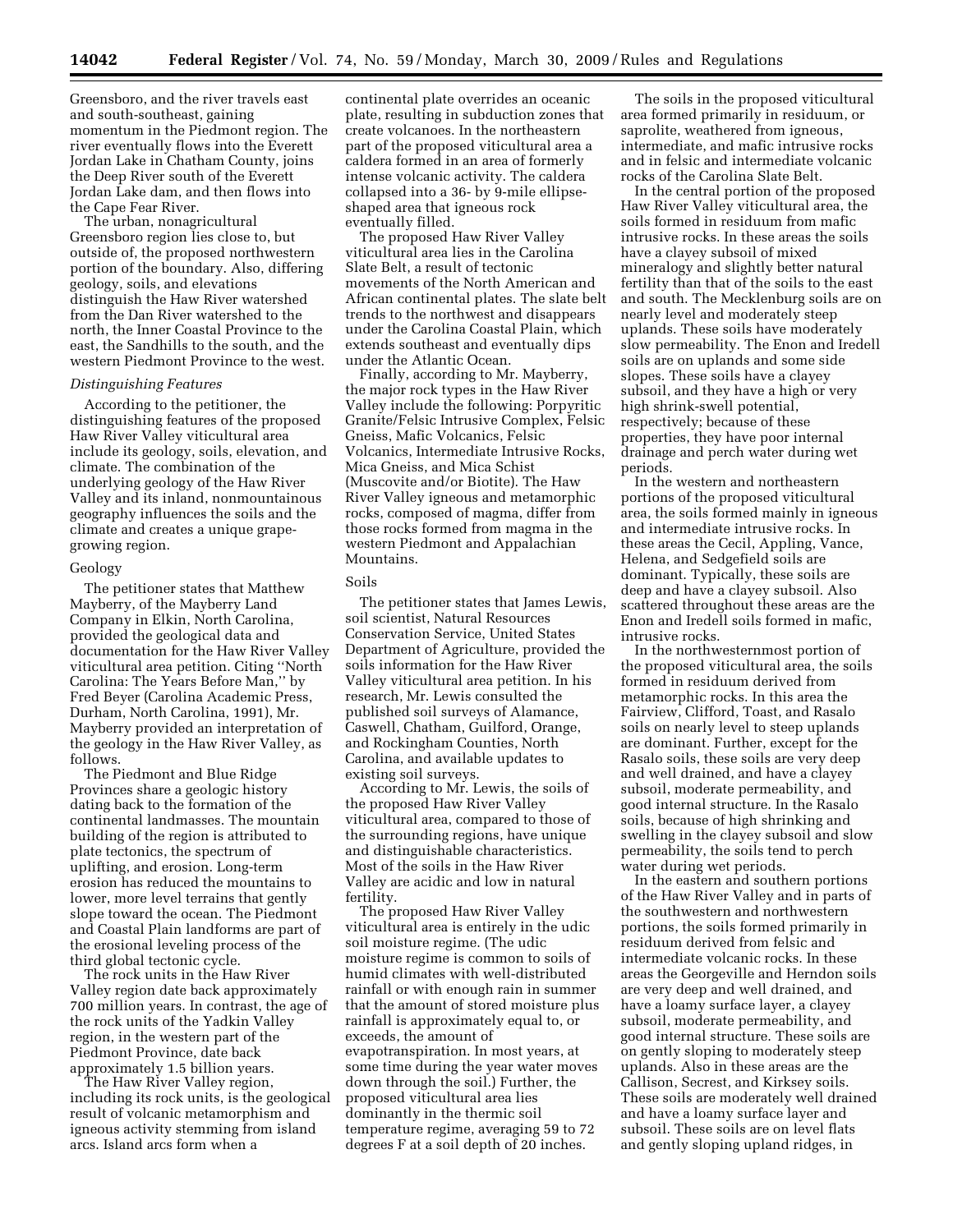depressions, and around heads of drains. They vary in depth depending on the underlying soft and hard bedrock; consequently, they have poor internal drainage and perch water during wet periods.

The soils weathered from rocks within the proposed Haw River Valley viticultural area have significant differences compared to the soils in the surrounding areas to the east, west, and south. However, they are similar to the soils in the surrounding north portion and in the northwesternmost portion of the proposed viticultural area.

East of the proposed Haw River Valley viticultural area, on the Inner Coastal Plain, the soils, predominantly Udults, have a thermic temperature regime, a udic moisture regime, a loamy or sandy surface layer, and a loamy or clayey subsoil. The soils are generally deep and well drained to poorly drained, and maintain adequate moisture during the viticultural growing season.

West of the proposed Haw River Valley viticultural area, most soils formed in saprolite weathered from igneous intrusive rocks and some gneisses and schists of the Charlotte Belt. However, some soils formed in residuum derived from intrusions of mafic rocks and have a clay subsoil of mixed mineralogy. The Gaston and Mecklenburg soils have moderate or moderately slow permeability and are moderately suitable for viticulture. The Enon and Iredell soils are also west of the proposed viticultural area.

According to ''Scientists Study Why More Storms Form in the Sandhills in the Summer,'' a news release dated July 5, 2001, from North Carolina State University, the soils are deep and sandy in the Sandhills region south of the proposed Haw River Valley viticultural area. Unlike the clay soils in the Piedmont, these soils, like the sandy loam of the Inner Coastal Plain, do not have much clay.

## Elevation

The elevations in the proposed Haw River Valley viticultural area range from 350 feet at the southeastern boundary corner to over 800 feet at the northwestern boundary corner, according to elevation maps by John Boyer (Virginia Polytechnic Institute and State University, 2001) that the North Carolina Grape Council provided. The four physiographic regions of North Carolina are the eastern Outer Coastal Plain, the Inner Coastal Plain, the central Piedmont Province, and the western Blue Ridge Province, as shown on the Physiography of North Carolina map by M.A. Medina *et al.* (North Carolina Geological Survey, Division of Land Resources, 2004).

The Haw River Valley region lies in the Piedmont Province near the demarcation of the fall line with the Inner Coastal Plain, according to ''History and Environment of North Carolina's Piedmont Evolution of a Value-Added Society,'' by John Rogers (University of North Carolina, Department of Geology, 1999). Areas near the fall zone vary from 300 to 600 feet in elevation, in contrast with the approximately 1,500-foot elevation at the foot of the Blue Ridge Mountains, as shown on the Boyer maps.

The Piedmont Province consists of generally rolling, well rounded hills and ridges with a difference in elevation of a few hundred feet between the hills and valleys, according to the Boyer maps. The Inner Coastal Plain, which has stair-step planar terraces that dip gently toward the ocean, ranges from 25 to 600 feet in elevation, the petitioner explains.

#### Climate

The climatic features that distinguish the proposed Haw River Valley viticultural area are precipitation, air temperature, and growing season, according to the petitioner. The Haw River Valley has more moderate temperatures and greater precipitation than those in the surrounding areas outside the proposed boundary line. The climate within the Haw River Valley, which is generally similar throughout, varies from the surrounding regions outside the proposed viticultural area, according to data obtained from the Southeast Regional Climate Center (SRCC) and from horticultural information leaflets by Katharine Perry (North Carolina State University, revised December 1998).

The data from SRCC includes those from stations within and outside the boundary line of the proposed Haw River Valley viticultural area, according to the petitioner. The table below lists the SRCC weather stations consulted and the direction and distance of the location of each weather station in relation to the Haw River Valley.

| Weather station | Compass direction from Haw River Valley | Approximate distance from Haw River Valley |
|-----------------|-----------------------------------------|--------------------------------------------|
|                 | <b>North</b>                            | 84 miles.                                  |
|                 |                                         | 52 miles.                                  |
|                 | South                                   | 70 miles.                                  |
|                 | West                                    | 50 miles.                                  |

The air temperatures in the Haw River Valley region are generally warmer than those in the area to the north, cooler than those in the areas to the south and east, and similar to those in the area to

the west on the Piedmont Province, the petitioner explains using SRCC data. The petitioner also provides, in the table below, the SRCC average annual high and low air temperatures, snow

accumulation, and rainfall for the Haw River Valley and the areas outside the proposed boundary line.

|                                                             | Average annual          |                        |                               |                   |
|-------------------------------------------------------------|-------------------------|------------------------|-------------------------------|-------------------|
| Relation to the proposed Haw River Valley viticultural area | High air<br>temperature | Low air<br>temperature | Snow<br>accumulation<br>(in.) | Rainfall<br>(in.) |
|                                                             | 69.8 $\degree$ F        | 46.6 °F                | 5.9                           | 45.27             |
|                                                             | $67^{\circ}$ F          | 42 °F                  | 11.3                          | 41.65             |
|                                                             | 71.4 °F                 | 46 °F                  | 4.1                           | 45.98             |
|                                                             | 72 7 °F                 | 49.2 °F                | 4.1                           | 49.11             |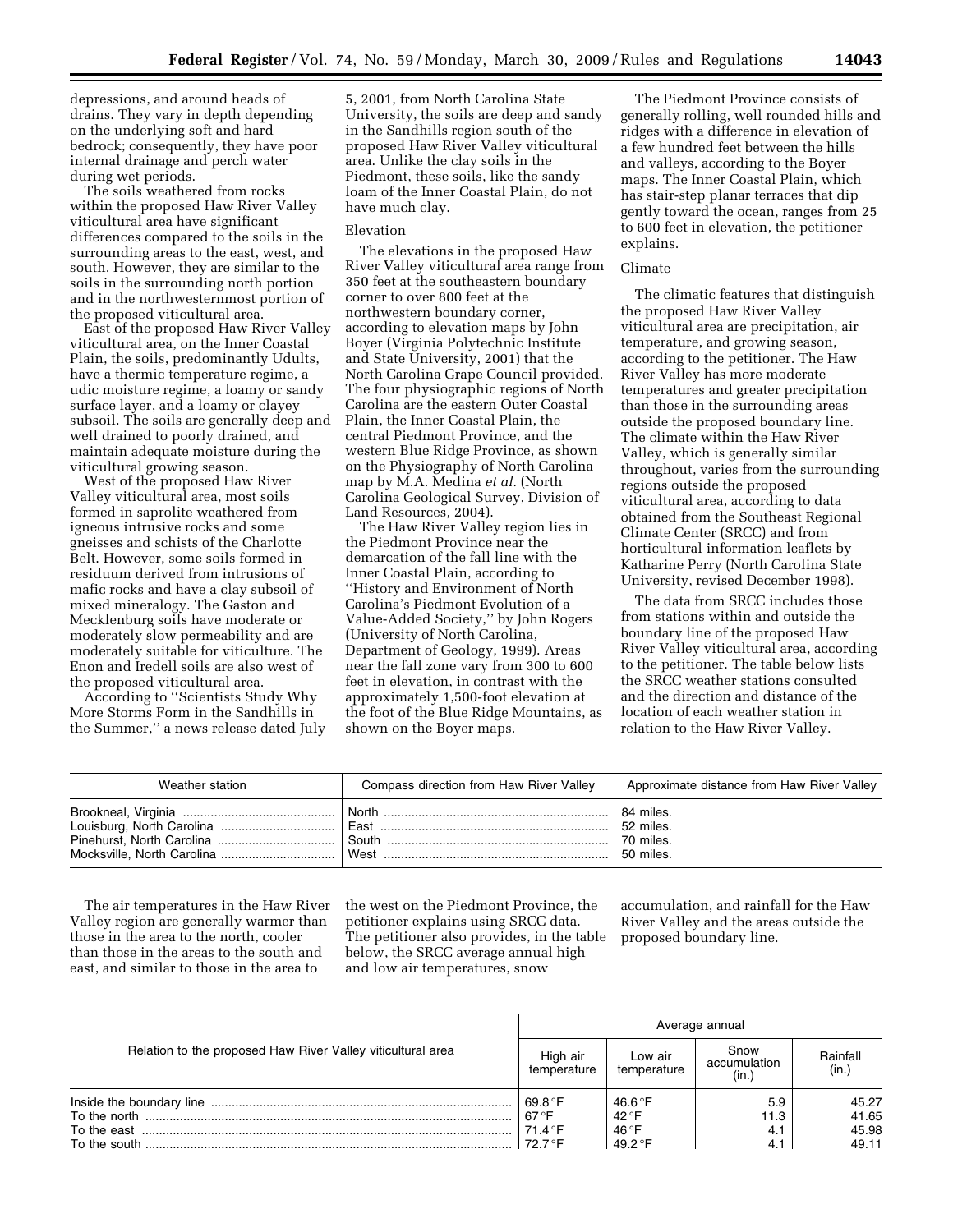|                                                             | Average annual          |                        |                               |                   |
|-------------------------------------------------------------|-------------------------|------------------------|-------------------------------|-------------------|
| Relation to the proposed Haw River Valley viticultural area | High air<br>temperature | Low air<br>temperature | Snow<br>accumulation<br>(in., | Rainfall<br>(in.) |
| To the west                                                 | 70 °F                   | 45.1 °F                | 9.9                           | 44.57             |

According to the petitioner, the annual frost-free growing season of the proposed Haw River Valley viticultural area runs from April 1 to November 1 and totals 214 days. The growing season is 2 to 4 weeks longer than that for the region to the west, and is similar to those for the regions to the immediate south and to the east of the proposed boundary line. The growing season length and frost-free dates fall within the parameters for successful viticulture of vinifera, hybrid, and Muscadine grapes, according to the ''Analysis for Viticultural Suitability in North Carolina,'' a map prepared by John Boyer (Virginia Polytechnic Institute and State University, 2001).

## *Notice of Proposed Rulemaking and Comments Received*

TTB published Notice No. 81 regarding the proposed Haw River Valley viticultural area in the **Federal Register** (73 FR 16800) on March 31, 2008. In that notice, TTB invited comments by May 30, 2008, from all interested persons. We expressed particular interest in receiving comments on whether the proposed area name, Haw River Valley, as well as the Haw River name, would result in a conflict with currently used brand names. We also solicited comments on the sufficiency and accuracy of the name, boundary, climatic, and other required information submitted in support of the petition. We received four comments from individuals in response to that notice. All four comments supported the establishment of the Haw River Valley viticultural area as proposed.

#### **TTB Finding**

After careful review of the petition and the comments received, TTB finds that the evidence submitted supports the establishment of the proposed viticultural area. Therefore, under the authority of the Federal Alcohol Administration Act and part 4 of our regulations, we establish the ''Haw River Valley'' viticultural area in Alamance, Caswell, Chatham, Guilford, Orange, and Rockingham Counties, North Carolina, effective 30 days from the publication date of this document.

## *Boundary Description*

See the narrative boundary description of the viticultural area in the regulatory text published at the end of this document.

#### *Maps*

The maps for determining the boundary of the viticultural area are listed below in the regulatory text.

## **Impact on Current Wine Labels**

Part 4 of the TTB regulations prohibits any label reference on a wine that indicates or implies an origin other than the wine's true place of origin. With the establishment of this viticultural area and its inclusion in part 9 of the TTB regulations, its name, ''Haw River Valley,'' is recognized under 27 CFR 4.39(i)(3) as a name of viticultural significance. The text of the new regulation clarifies this point. In addition, with the establishment of the Haw River Valley viticultural area, the name ''Haw River'' standing alone will be considered a term of viticultural significance. Consumers and vintners could reasonably attribute the quality, reputation, or other characteristic of wine made from grapes grown in the proposed Haw River Valley viticultural area to the name Haw River itself. A name also has viticultural significance when so determined by a TTB officer (see 27 CFR 4.39(i)(3)). Therefore, the proposed part 9 regulatory text set forth in this document specifies both ''Haw River Valley'' and ''Haw River'' as terms of viticultural significance for purposes of part 4 of the TTB regulations.

Once this final rule becomes effective, wine bottlers using ''Haw River Valley'' or ''Haw River'' in a brand name, including a trademark, or in another label reference as to the origin of the wine, will have to ensure that the product is eligible to use the viticultural area's full name, ''Haw River Valley,'' as an appellation of origin.

For a wine to be labeled with a viticultural area name or with a brand name that includes a viticultural area name or other term identified as being viticulturally significant in part 9 of the TTB regulations, at least 85 percent of the wine must be derived from grapes grown within the area represented by

that name or other term, and the wine must meet the other conditions listed in 27 CFR 4.25(e)(3). If the wine is not eligible for labeling with the viticultural area name or other viticulturally significant term and that name or term appears in the brand name, then the label is not in compliance and the bottler must change the brand name and obtain approval of a new label. Similarly, if the viticultural area name or other viticulturally significant term appears in another reference on the label in a misleading manner, the bottler would have to obtain approval of a new label. Accordingly, if a previously approved label uses the name ''Haw River Valley'' or ''Haw River'' for a wine that does not meet the 85 percent standard, the previously approved label will be subject to revocation upon the effective date of the establishment of the Haw River Valley viticultural area.

Different rules apply if a wine has a brand name containing a viticultural area name or other term of viticultural significance that was used as a brand name on a label approved before July 7, 1986. *See* 27 CFR 4.39(i)(2) for details.

## **Regulatory Flexibility Act**

We certify that this regulation will not have a significant economic impact on a substantial number of small entities. This regulation imposes no new reporting, recordkeeping, or other administrative requirement. Any benefit derived from the use of a viticultural area name is the result of a proprietor's efforts and consumer acceptance of wines from that area. Therefore, no regulatory flexibility analysis is required.

#### **Executive Order 12866**

This rule is not a significant regulatory action as defined by Executive Order 12866. Therefore, it requires no regulatory assessment.

## **Drafting Information**

N.A. Sutton of the Regulations and Rulings Division drafted this notice.

#### **List of Subjects in 27 CFR Part 9**

Wine.